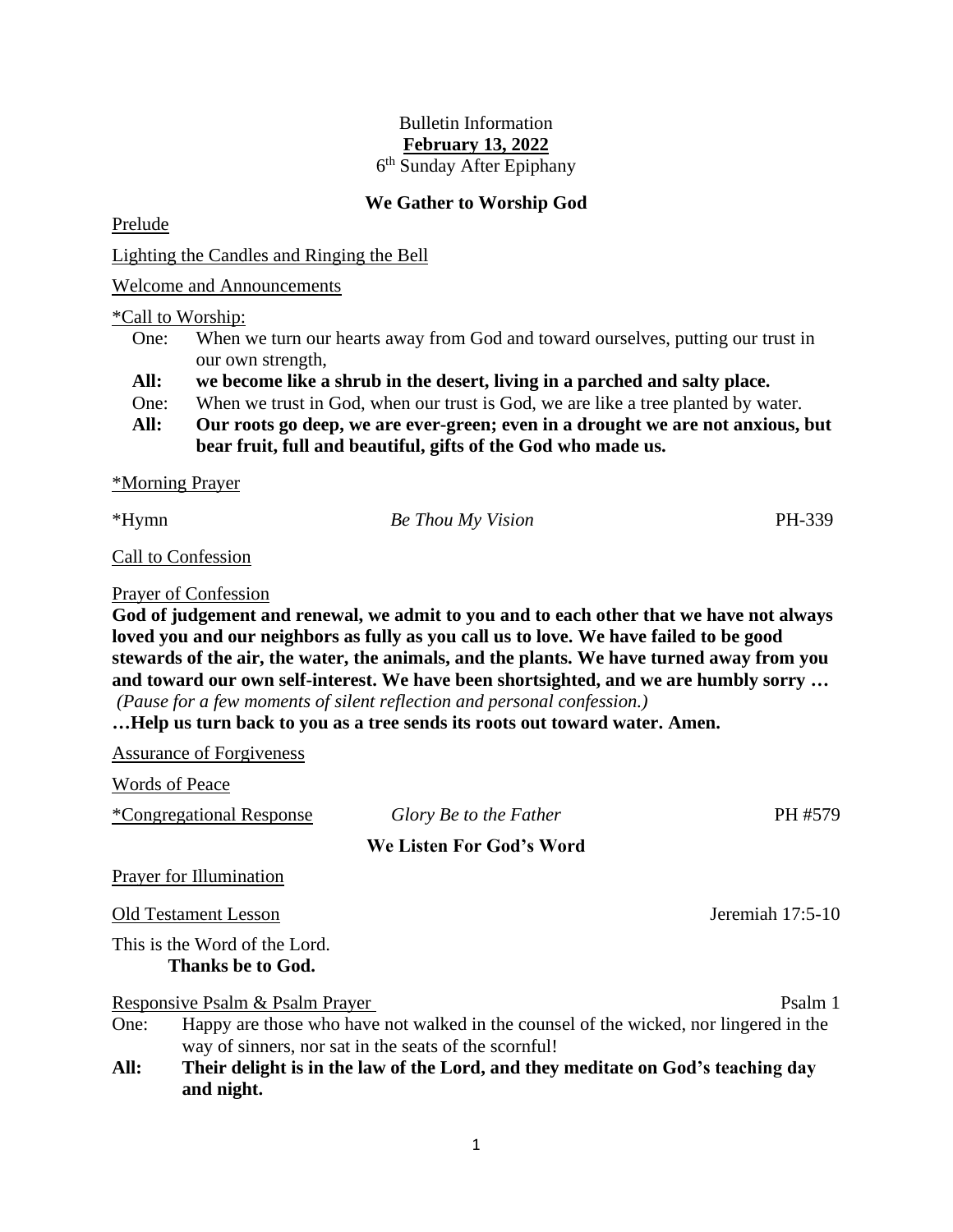| One:                 |                                                                                                                                                                                                                                  | They are like trees planted by streams of water, bearing fruit in due season, with leaves<br>that do not wither; everything they do shall prosper.                                                                                                                                                                                                                                                                                                       |                        |
|----------------------|----------------------------------------------------------------------------------------------------------------------------------------------------------------------------------------------------------------------------------|----------------------------------------------------------------------------------------------------------------------------------------------------------------------------------------------------------------------------------------------------------------------------------------------------------------------------------------------------------------------------------------------------------------------------------------------------------|------------------------|
| All:                 |                                                                                                                                                                                                                                  | It is not so with the wicked; they are like chaff which the wind blows away.                                                                                                                                                                                                                                                                                                                                                                             |                        |
| One:                 |                                                                                                                                                                                                                                  | Therefore the wicked shall not stand upright when judgement comes, nor the sinner in                                                                                                                                                                                                                                                                                                                                                                     |                        |
|                      | the council of the righteous.                                                                                                                                                                                                    |                                                                                                                                                                                                                                                                                                                                                                                                                                                          |                        |
| All:                 |                                                                                                                                                                                                                                  | For the Lord knows the way of the righteous, but the way of the wicked shall be                                                                                                                                                                                                                                                                                                                                                                          |                        |
|                      | destroyed.                                                                                                                                                                                                                       |                                                                                                                                                                                                                                                                                                                                                                                                                                                          |                        |
| One:                 |                                                                                                                                                                                                                                  | Eternal God, in your loving wisdom you set us beside the fountain of life, like a tree<br>planted by running streams. Fill us with delight in your teaching, that we may bear fruit<br>in every season of life; through Jesus Christ, our Savior and Lord. Amen.                                                                                                                                                                                         |                        |
|                      | <b>New Testament Lesson</b>                                                                                                                                                                                                      |                                                                                                                                                                                                                                                                                                                                                                                                                                                          | 1 Corinthians 15:12-20 |
|                      | This is the Word of the Lord.                                                                                                                                                                                                    |                                                                                                                                                                                                                                                                                                                                                                                                                                                          |                        |
|                      | <b>Thanks be to God.</b>                                                                                                                                                                                                         |                                                                                                                                                                                                                                                                                                                                                                                                                                                          |                        |
| <b>Gospel Lesson</b> |                                                                                                                                                                                                                                  |                                                                                                                                                                                                                                                                                                                                                                                                                                                          | Luke 6:17-26           |
|                      | This is the Word of the Lord.<br><b>Thanks be to God.</b>                                                                                                                                                                        |                                                                                                                                                                                                                                                                                                                                                                                                                                                          |                        |
| Sermon               |                                                                                                                                                                                                                                  |                                                                                                                                                                                                                                                                                                                                                                                                                                                          |                        |
|                      |                                                                                                                                                                                                                                  | Poor, Hungry, Weeping, & Rejected                                                                                                                                                                                                                                                                                                                                                                                                                        |                        |
|                      |                                                                                                                                                                                                                                  | We Respond to God's Word                                                                                                                                                                                                                                                                                                                                                                                                                                 |                        |
| *Hymn                |                                                                                                                                                                                                                                  | Seek Ye First                                                                                                                                                                                                                                                                                                                                                                                                                                            | PH-333                 |
|                      | Prayers of the People and the Lord's Prayer                                                                                                                                                                                      |                                                                                                                                                                                                                                                                                                                                                                                                                                                          |                        |
|                      | <b>Invitation to the Offering</b>                                                                                                                                                                                                |                                                                                                                                                                                                                                                                                                                                                                                                                                                          |                        |
| Offering             |                                                                                                                                                                                                                                  |                                                                                                                                                                                                                                                                                                                                                                                                                                                          |                        |
|                      | <i><b>*Congregational Response</b></i>                                                                                                                                                                                           | Doxology                                                                                                                                                                                                                                                                                                                                                                                                                                                 |                        |
|                      | <b>Prayer of Dedication</b>                                                                                                                                                                                                      |                                                                                                                                                                                                                                                                                                                                                                                                                                                          |                        |
|                      | *Affirmation of Faith                                                                                                                                                                                                            |                                                                                                                                                                                                                                                                                                                                                                                                                                                          | Apostles' Creed        |
|                      | I believe in God the Father Almighty,<br>Maker of heaven and earth,<br>And in Jesus Christ his only Son our Lord;<br>I believe in the Holy Ghost; the holy catholic church;<br>the communion of saints; the forgiveness of sins; | who was conceived by the Holy Ghost, born of the Virgin Mary, suffered under Pontius<br>Pilate, was crucified, dead, and buried; he descended into hell, the third day he rose again<br>from the dead; he ascended into heaven, and sitteth on the right hand of God the Father<br>Almighty; from thence he shall come to judge the quick and the dead.<br>the resurrection of the body; and the life everlasting. Amen.<br><b>We Leave to Serve God</b> |                        |
|                      |                                                                                                                                                                                                                                  |                                                                                                                                                                                                                                                                                                                                                                                                                                                          |                        |

\*Hymn *God of Compassion, In Mercy Befriend Us* PH-261